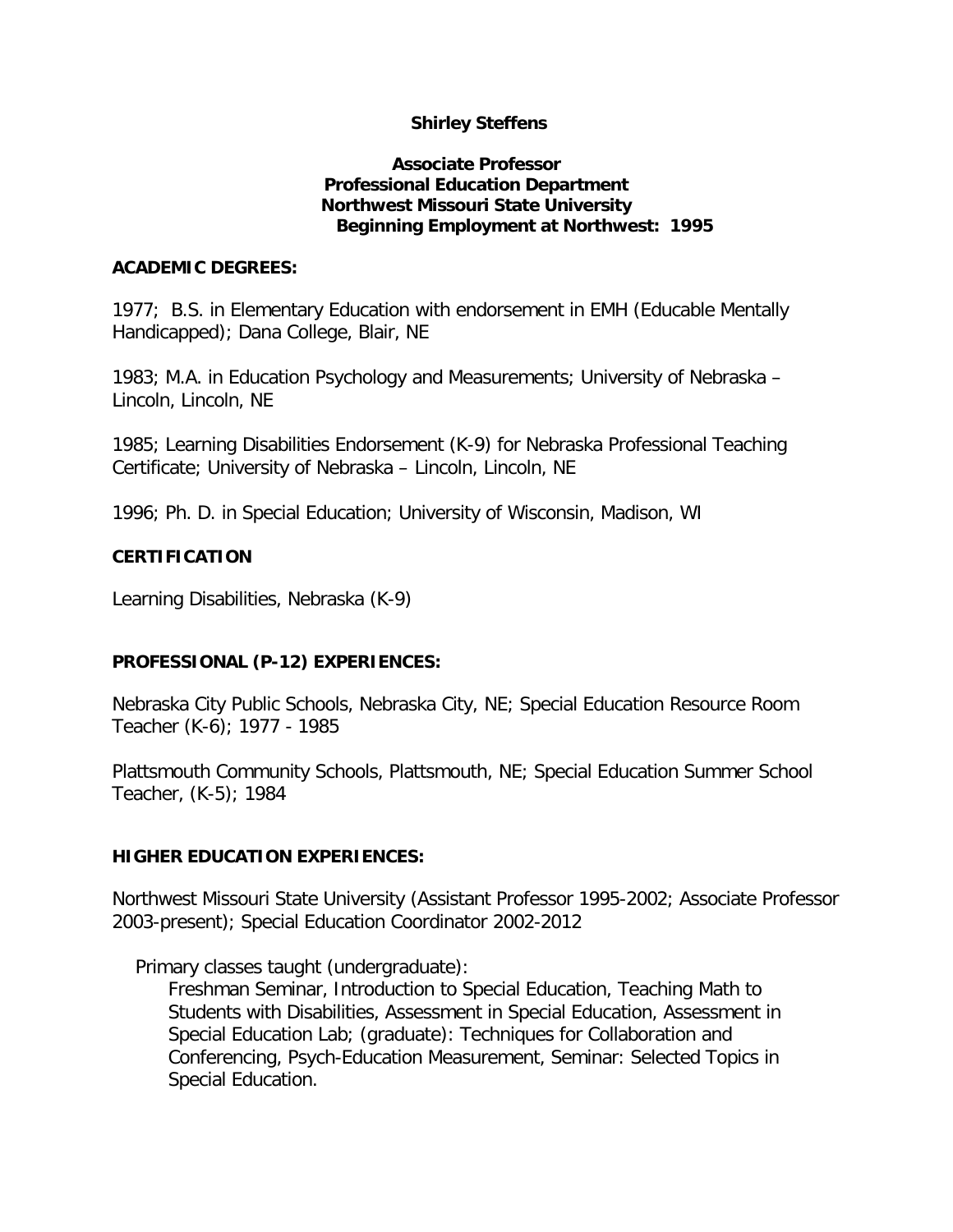Luther College, Decorah, IA (Instructor 1985-1994)

Primary classes taught:

Exceptional Children, Behavior Management and Consultation Strategies, Introduction to Mental Disabilities, Teaching Mildly Mentally Disabled, Teaching Moderately Mentally Disabled, Teaching Practicum: Elementary Mental Disabilities, Student Teaching: Mental Disabilities (supervision of students), Clinical Experience I in Area Schools

### **SERVICE ACTIVITIES:**

March, 2007. Began 4 year term on Missouri Council of Exceptional Children executive board; Vice-President, President-Elect, President, Past-President. In charge of State awards at Spring 2008 Spring Conference.

March 7-9, 2008 Missouri Annual Spring Conference. Conference Chair and President-Elect of Missouri Council for Exceptional Children (MO-CEC).

Northwest Missouri State University Committee Memberships:

University:

 Learning Assistance Programs/Service (LAP/S), member, 2002-present. Admissions and Advanced Standing Committee (1997; 2001-2007; 2008 present). Chair, 2001-2002.

 Departmental Advisor to Special Education Alternative Certification Students (2001-present).

 Faculty Senator for Curriculum and Instruction Department, (2000-2002) Faculty Senate Executive Committee, (2001-2002) Strategic Planning Committee (2001-2002) Assessment Committee (2000-2001) Multiculturalism Committee (2000-2001) University Curriculum Committee, (1997-1998, 1999-2000) Assessment and Accommodations Committee (1998-1999) Graduate Council (1997-2000)

College of Education and Human Services (CEHS): COTE (Council on Teacher Education) 2004-2006; 2012-present Teacher Education Student Services Advisory Group (TAG) (2001- 2004) College Curriculum Committee, Chair, (1998-1999)

Departmental (Curriculum and Instruction):

 Departmental NCATE/DESE team member preparing for 2014 accreditation visit Special Education Coordinator (2002-2012) Special Education Team (1996-present)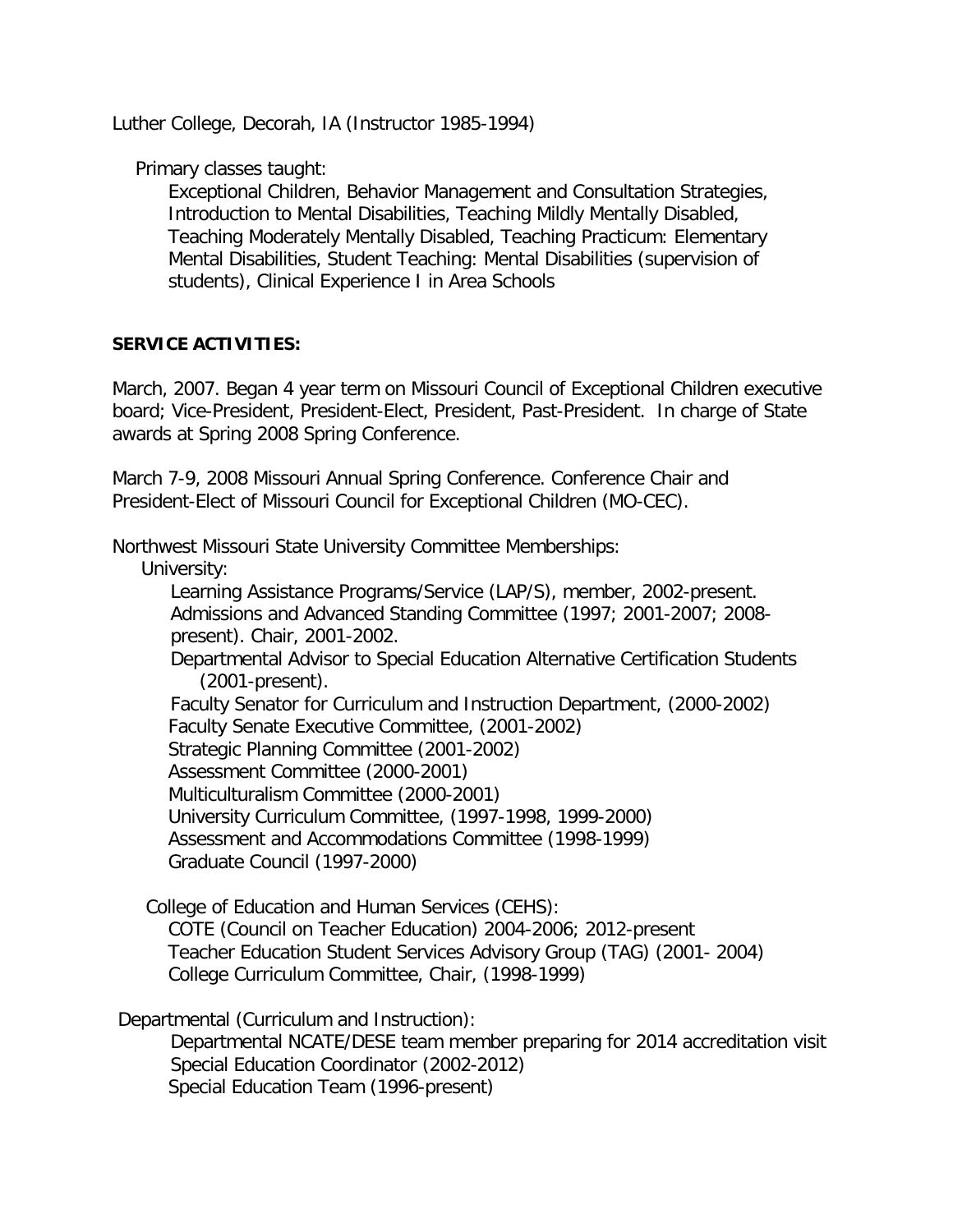Other Service:

 Advisor for Student Council for Exceptional Children (SCEC), (1996-present.) Meet with 6-14 prospective students per year (1995-present) Advise transfer students, (1997-present)

Advise 50-75 undergraduate students per year (1996-present)

Advise 20-30 graduated students per year (2001-2011)

Freshman Seminar Instructor (Taught 15 times, Fall 1997-Fall 2012)

- Curriculum and Instruction Faculty for SOAR (Student Orientation and Registration classes -- Freshman) (June, 1998-June 2012)
- Education Scholarship Selection Committee, Reviewed applicants and selected recipients (1998-2006)
- Sec./Treas. for Nodaway County Recreation for the Handicapped, (2000-2006.)
- Goals 2000 Grant, "Integrating Academic Curriculum, Applied Arts, and Vocational Training," Team 2 member (1998-2001)
- Faculty Advisor for Undergraduate Research Project and Presentation, "Put the Home Back in Homework." Anne Hanson, Melissa Franklin, and Kelly Gerot. (2000-2001)

# **SCHOLARLY ACTIVITIES:**

Publications:

- Steffens, S. & Daniels, F. (2003) Faculty guided undergraduate research: Current status and future merit. Monograph III: Mentoring, Small Special Education Program Caucus of the Teacher Education Division of the Council of Exceptional Children.
- Steffens, S. & Knott, R. (2002). Increasing family engagement through technology. The Counseling Interviewer, 34(4), 32-34.
- Riley, N., McCall, C., & Steffens, S. (Fall, 1997). Creating positive attitudes towards disabilities through literature. Missouri Reader, 21(3), 30-34.
- Steffens, S., & Riley, N. (2000). Special education certification: Practices and implications. Unpublished manuscript.
- Steffens, S. (1996). A comparative analysis of state special education certification for working with students with mild disabilities. Unpublished doctoral dissertation, University of Wisconsin-Madison, Madison, WI.

International and National Presentations:

Steffens, S., Farnan, S. & Foley, N. (Nov. 8, 2011) Course Redesign of Introduction to Special Education: Vision for Spring 2012. 34<sup>th</sup> Annual Teacher Education Division – Council for Exceptional Children Conference, Austin, TX.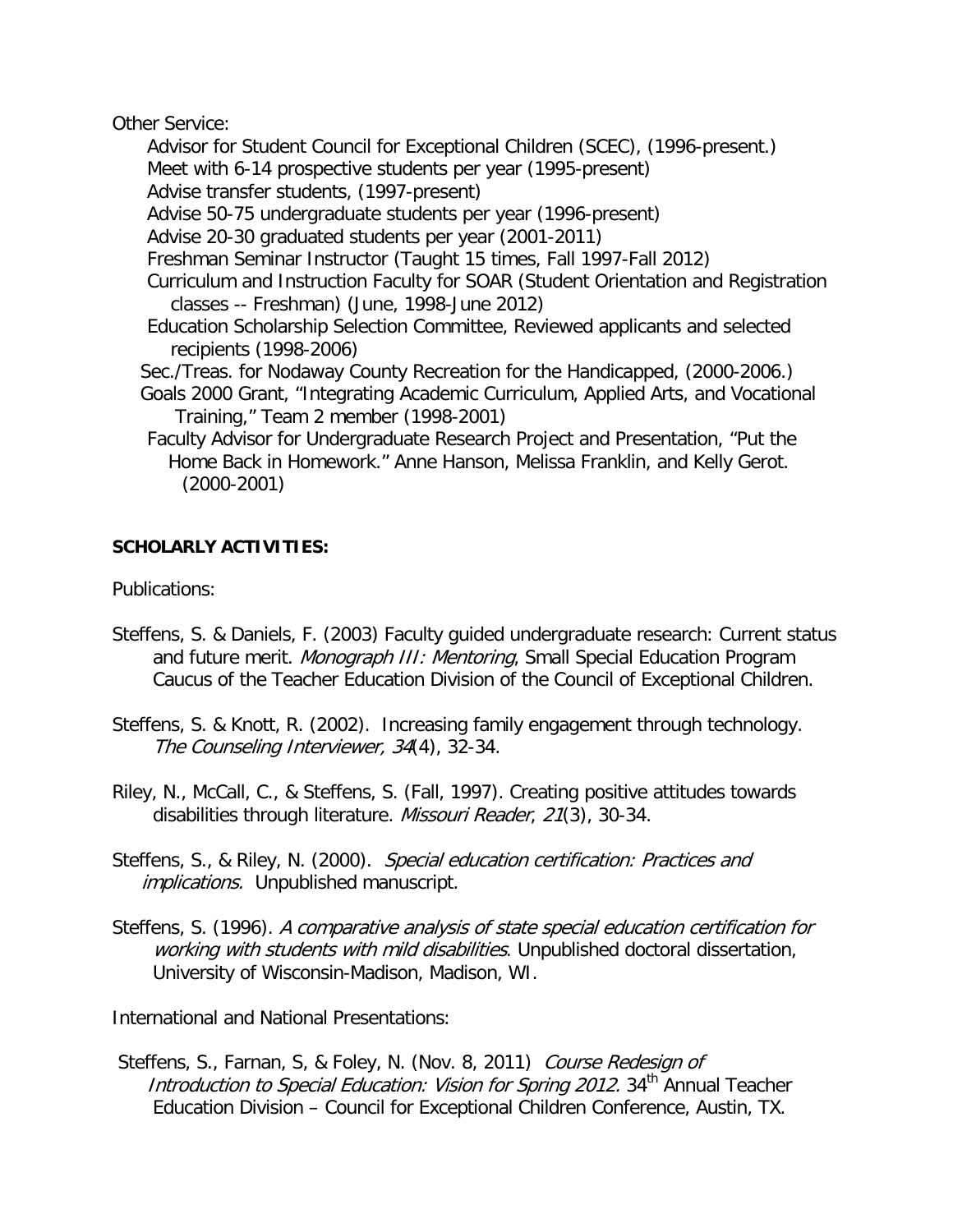- Steffens, S., Nielson, C., Doyle, L., Nelson, D., & Spencer, C. (Oct. 21, 2011). Selecting Your Palette: A Panel on Intelligence Tests. Council for Educational Diagnostic Services Annual Conference, Kansas City, MO.
- Steffens, S. & Foley, N. (Nov. 10, 2010). Addressing Continuing Teacher Shortages Through Online Teacher Preparation: Lessons Learned. 33<sup>rd</sup> Annual Teacher Education Division – Council for Exceptional Children Conference, St. Louis, MO.
- Doyle, L., Dyer, J., Nielsen, C., & Steffens, S. (Oct. 20, 2010). Big Three Achievement Batteries: Pros and cons of WJ-III, KTEA-II, and WIAT-III. Council for Educational Diagnostic Services Annual Conference, San Antonio, TX.
- Hallock, P.& Steffens, S. (Nov. 10-14, 2009). Responding to Response to Intervention: Preparing new Teachers for RTI. 32<sup>nd</sup> Annual Teacher Education Division – Council for Exceptional Children Conference, Charlotte, NC.
- Foley, N, & Steffens, S. (April 2008). Evaluation of an alternative pathway for special education certification. Council for Exceptional Children conference, Boston, MA.
- Applin, J., Barkon, B, Dil, N., Garrett, T., Gassman, G., Harriot, W., Kames M., Lignugaris/Kraft, B., O'Connor, D., Powell, P., Ritter, S., Steffens, S., & Vesay, J. (Nov. 2008). Field Experiences that Shape Special Education Teachers. A symposium co-presented with other members of the Small Special Education Programs Caucus. Teacher Education Division Conference, Dallas, TX.
- Steffens, S., Dill, N., Powell, P., Gartland, D., Kamens, M., Vasey, J., Strosnider, R. Webster, J. Panagos, R, Ambrose, J, & Harriot, W. (Nov. 9-12, 2005). Accountability: Challenges and available opportunities in small special education personnel preparation programs: Roundtable conversations. Co-presented with other members of the Small Special Education Programs Caucus. 28<sup>th</sup> Teacher Education Division Conference. Portland, ME.
- Foley, N., & Steffens, S. (Nov. 10, 2005). The challenge of addressing accommodations and modifications in the Introduction to Special Education course.  $28<sup>th</sup>$  Teacher Education Division-Council for Exceptional Children Conference. Portland, ME.
- Steffens, S. (Nov. 7, 2004). Caucus Conversations: Online special education courses. 27<sup>th</sup> Teacher Education Division-Council for Exceptional Children Conference, Albuquerque, NM.
- Little, M., Ratcliff, E., Rice, C., & Steffens, S. (Nov. 1, 2002). Who Will Teach the Teachers? Co-presented with other members of the TED Membership Committee. Council of Exceptional Children (CEC) – Teacher Education Division (CEC-TED) 25<sup>th</sup> Annual Conference. Savannah, GA.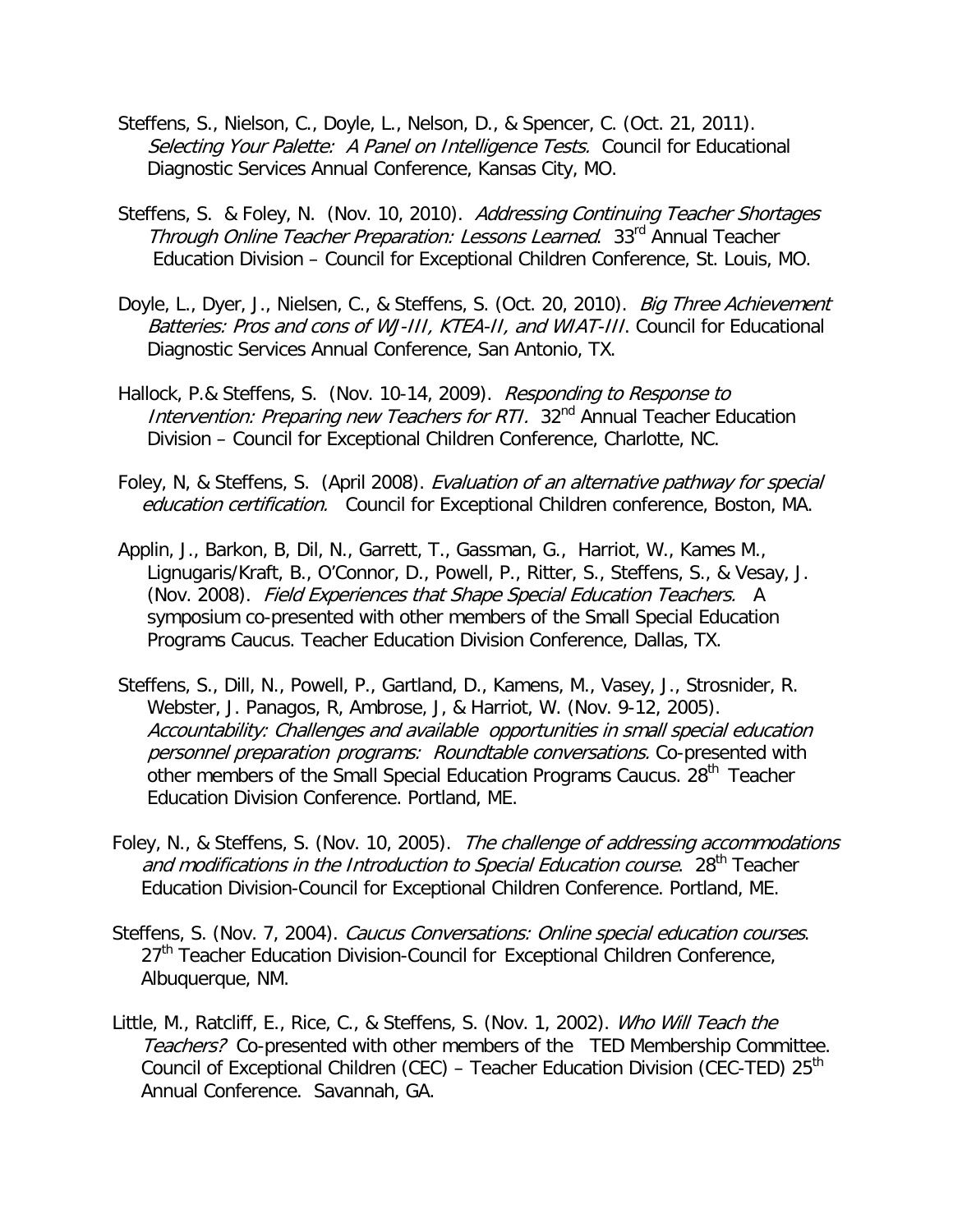- Geiger, W., & Steffens, S. (Nov. 17, 2001). Special Education Certification: A Historical Comparison. Council of Exceptional Children (CEC) - Teacher Education Division (CEC-TED) 24<sup>th</sup> Annual Conference. St. Pete's Beach, FL.
- Steffens, S., Drew, M., & Albee, J. (April 21, 2001). Current issues in assessment: From research to running records. Council for Exceptional Children (CEC) 2001 Annual Convention, Kansas City, MO.

State Presentations:

- Doyle, L., Dyer, J., Nielsen, C., & Steffens, S. (July, 2010). Achievement batteries: Pros and cons of the big three. Missouri Federation of Council for Learning Disabilities (CLD)/Council for Education of Diagnostic Services (CEDS) Summer Conference, Columbia, MO.
- Doyle, L., Nielsen, C., & Steffens, S. (July 18, 2002). CEDS panel: News from 'Nawlins. Missouri Federation of Council for Learning Disabilities (CLD)/Council for Educational Diagnostic Services (CEDS) 10<sup>th</sup> Annual Summer Conference, Columbia, MO.
- Panagos, R., Schwarting, G., Gray, M., Steffens, S., & Moore, P. (March 25, 2000). Missouri's response to the critical shortage of special education teachers. Missouri Federation of the Council for Exceptional Children 21<sup>st</sup> Annual Conference. Lake of the Ozarks, MO.

### **PROFESSIONAL AND ACADEMIC ASSOCIATION MEMBERSHIPS:**

- Missouri Council for Exceptional Children: Vice President, 2007; President-Elect, 2008; President, 2009; Past-President, 2010; Past-President, 2011 (due to a resignation)
- Missouri Council for Educational Diagnostic Services: Member 1997-present; Secretary, 2000-2001; President-Elect, 2001-2002; 2006-2007; President, 2002-2003; 2007- 2008.
- Small Special Education Program Caucus of Council of Exceptional Children-Teacher Education Division, Member (1994-present); secretary, (1998-2001); Associate Chair 2001-2002; Chair 2002-2003), Past-Chair (2003-2004).

Membership Committee of CEC-TED, member (2002-2004).

- Professional Issues and Research Committee of CEC-TED, member (1996-2000).
- Council of Exceptional Children, member of Division of Mental Retardation CEC-MR),
	- Teacher Education Division (CEC-TED), Council for Educational Diagnostic Services (CEC-CEDS), (1993-present). Archivist, 2009-2012
- Phi Delta Kappa, Northwest Missouri State University Chapter, (1995-present); Treasurer (1997-2001); Phi Delta Kappa, Northeast Iowa Chapter, (1985-1995)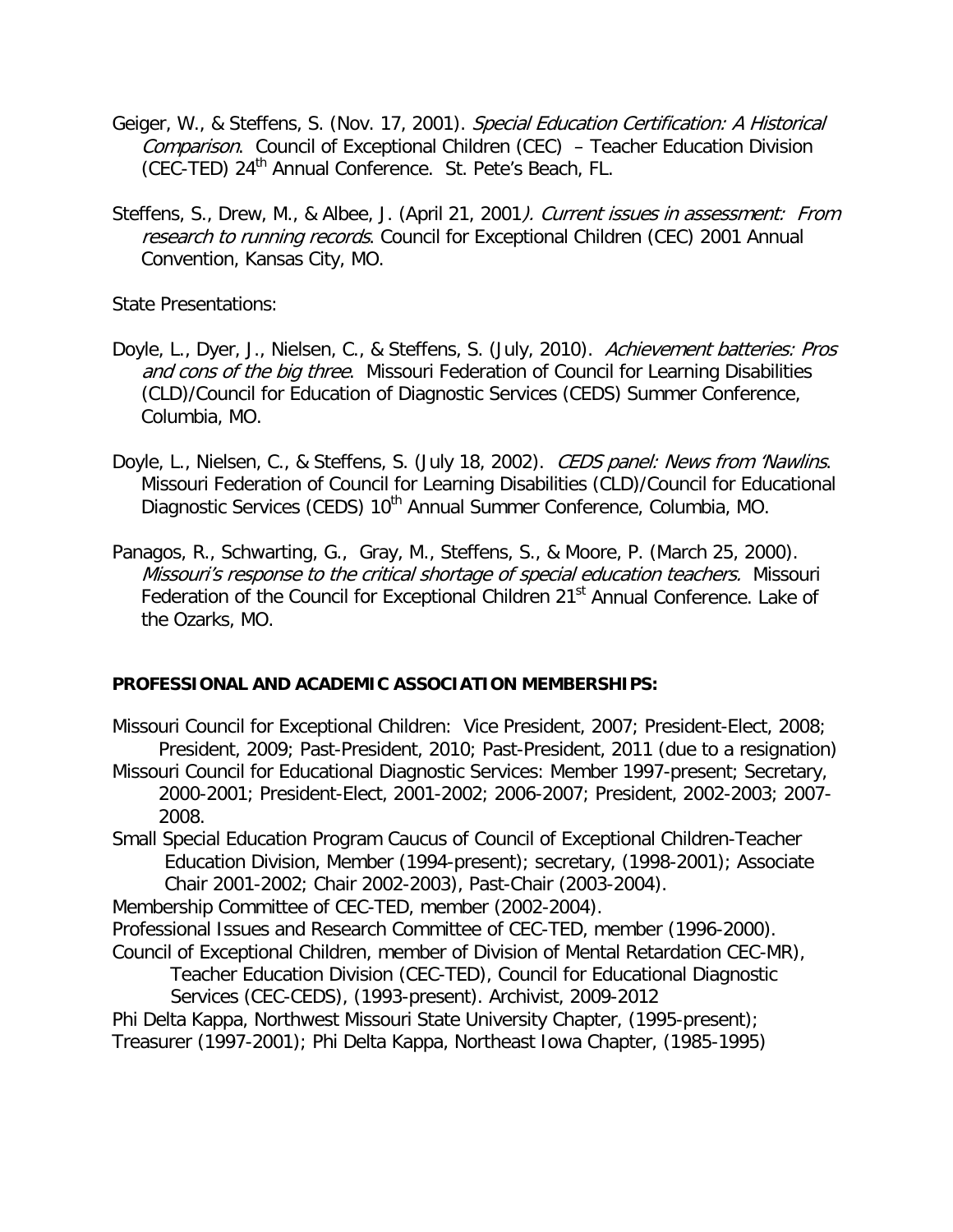#### **PROFESSIONAL DEVELOPMENT:**

(Oct. 27-28, 2000). Completed training for Woodcock-Johnson Psychoeducational Battery – III (Cognitive and Achievement), new assessment instrument to be used/taught in my classes. Nashville, TN.

(Feb. 3-5, 1999). IHE-CISE (Institutes of Higher Education-Center for Innovations in Special Education) training on Accommodations for the Missouri Assessment Project (MAP) and Decision Making in the IEP: Tools for Tomorrow. Gave presentation on Assistive Technology, Columbia, MO.

(Aug. 10, 1998). Class within a Class Training with Floyd Hudson, St. Joseph, MO.

(Feb. –May, 1998). Missouri State Department of Special Education Summit, Categorical Criteria Subcommittee. Formulated recommendations to the Missouri State Department of Special Education regarding changes needed due to 1997 Reauthorization of IDEA, Columbia, MO

# **DIVERSITY:**

Teach unit on Multicultural and Bilingual Aspects of Special Education in Introduction to Special Education class (2007 to present) Diversity Task Force (Chair; 1997-1998) Taught Observation in the Grand Bahama Schools (4 weeks in Freeport, Grand Bahama); January 1991, January 1993

### **TECHNOLOGY:**

Enhancing Case-based Teaching through Technology: Interactive Cases and Performance Support Tools. (Aug. 1-2, 2002) Summer Institute in Improving Instruction in Higher Education. Conference sponsored by Teacher Education Division (TED) of the Council for Exceptional Children.

(1999-2000). Curriculum and Instruction Department CITE team Received one-quarter release time to develop electronic portfolio for undergraduate students.

(Aug. 23, 2001). Attended workshop: Integrating Technology into the Curriculum, training by Peggy Kelly, via interactive television.

(April 11, 2002). Participant in Technology Conference sponsored by the Rural Technology Capacity Building Consortium (RTCBC).

College Technology Team (1999-2000)